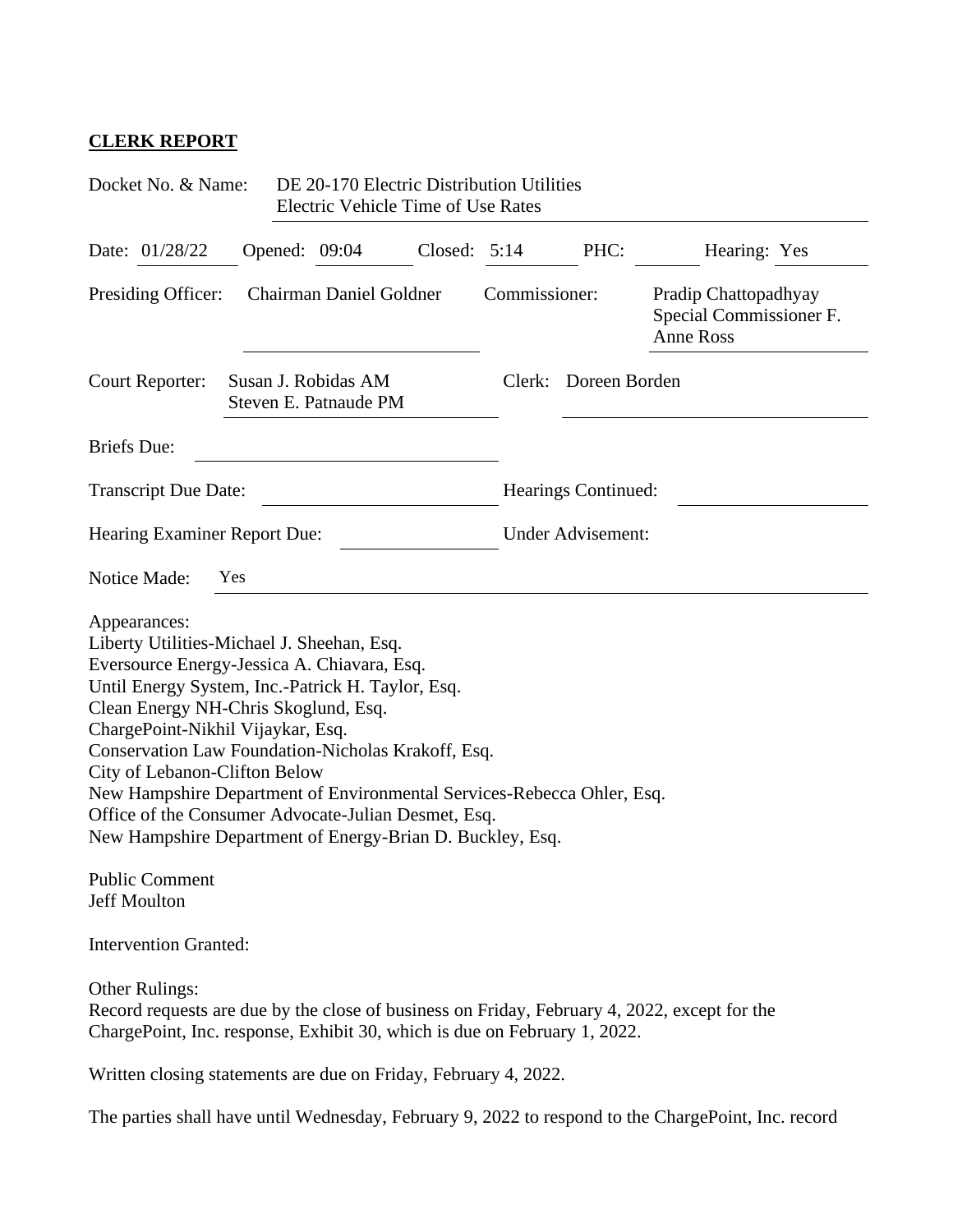request.

Redlines:

- a. Exhibit 24, page 16. Please provide the redlined page after correcting the Summer Off-Peak Transmission component for both Unitil – TOU-EV-D and Liberty – D-12 EV classes.
- b. Exhibit 24, pages 20-21. Please submit the pages redlined with the corrections to the Peak, Mid-Peak, and Off-Peak volumetric rates amended per the discussions in the hearing on 1/25/2022.
- c. Exhibit 12, Bates page 29. Please provide the redlined page with the changes discussed in the hearing on 1/25/2022.

The following Exhibits were entered into evidence:

Exhibit 1- Testimony and Attachments of Heather M. Tebbetts and Melissa J Samenfeld filed June 15, 2021

Exhibit 2- Testimony and Attachments of Cindy L. Carroll, Carleton B.

Simpson, and Carol Valianti filed June 15, 2021

Exhibit 3- Testimony and Attachments of Edward A. Davis filed June 15, 2021

Exhibit 4- Testimony and Attachments of Dennis E. Moore, Brian J. Rice, and

Michael R. Goldman filed June 15, 2021

Exhibit 5- Eversource Energy Residential EV TOU Rate Design Supplement filed June 23, 2021

Exhibit 6- Direct Testimony and Attachments of Christopher R. Villarreal filed October 13, 2021

Exhibit 7- Direct Testimony and Attachments of Matthew Deal filed October 13, 2021

Exhibit 8-Direct Testimony and Attachments of Sanem I. Sergici filed October 13, 2021

Exhibit 9- Direct Testimony and Attachments of Clifton C. Below filed October 13, 2021

Exhibit 10- Rebuttal Testimony and Attachments of Heather M. Tebbetts and

Melissa J. Samenfeld filed December 10, 2021

Exhibit 11-Rebuttal Testimony and Attachments of Dennis E. Moore, Brian J. Rice and Edward A. Davis filed December 10, 2021

Exhibit 12- Rebuttal Testimony and Attachments of John D. Taylor filed December 10, 2021

Exhibit 13- New Hampshire Dept of Energy's Selected Data Responses

Exhibit 14- Hew Hampshire Dept of Energy Response to Unitil 1-5

Exhibit 15- Hew Hampshire Dept of Energy Response to Eversource 1-2

Exhibit 16- Unitil Response to CLF & CENH 1-23

Exhibit 17- Unitil Response to Staff 2-6

Exhibit 18- Unitil Response to Staff 2-6, Attachment 1

Exhibit 19- Unitil Response to Staff 2-6, Attachment 2

Exhibit 20- Liberty Response to Staff 1-3

Exhibit 21- Liberty Response to CLF & CENH 1-17

Exhibit 22- Liberty Response to DOE 2-5

Exhibit 23- Eversource Response to CLF-CENH 2-001 -2-003

Exhibit 24- Settlement Agreement and Attachments

Exhibit 25-Libertys Response to Dept of Energy Data Request 1-001 – 1-002